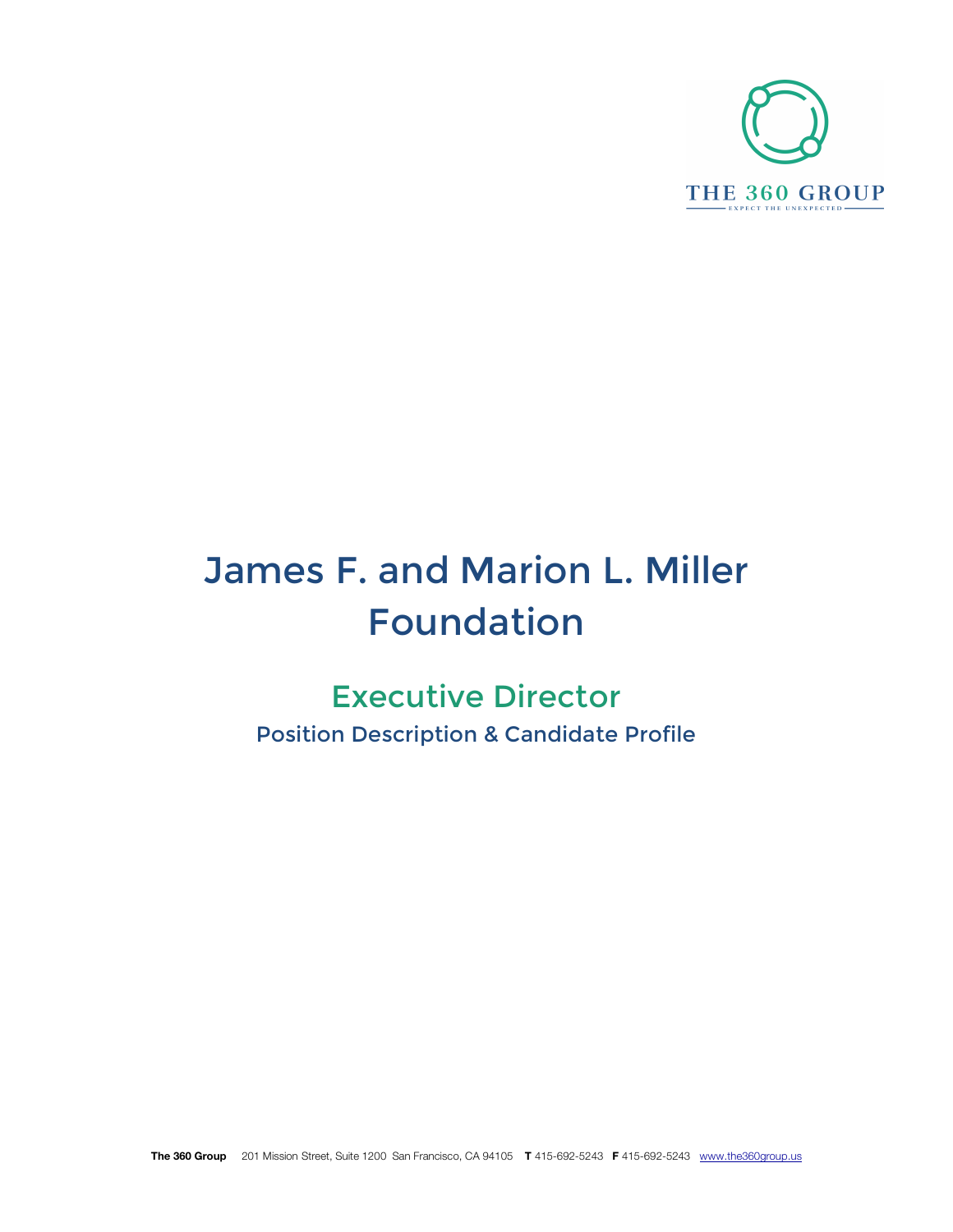# Executive Director

### **Location**

Portland, OR (hybrid schedule; a combination of in-office and remote work)

# **Reports to**

Board of Directors

# **Our Client**

The James F. and Marion L. Miller Foundation, evolving over the past 18 years under its original Board Chairman and Executive Director, envisions an Oregon where arts and culture thrive in supportive communities, and educational supports -- often beginning with early childhood learning experiences -- enable systemic improvements in education. The Foundation has helped Oregon's children benefit from early interventions that contribute to effective teaching and learning in classrooms across the state. In honor of Jim Miller's philanthropic vision, the experienced Board of Trustees and knowledgeable staff work to identify, support, and work with grantees that deepen Oregon's commitments and successes in these specific areas. The Miller Foundation invests in proven community bedrock institutions as well as small, upstart program models; in both cases, encouraging strategic approaches that enable grant funds to have significant, long-term effects on the arts and culture and education sectors. Additionally, the Foundation extends its impact as a thought leader, partner, convener, connector and policy influencer among peer philanthropic and nonprofit organizations as well as governmental entities.

The Miller Foundation, a key member of Oregon's philanthropic community, provides uniquely impactful leadership that illustrates vision, pragmatism and inclusion through the Foundation's engagement and grantmaking approaches. Through its work, the Foundation has exhibited a magnetic force in the region, aligning varied interests to collectively improve arts and education. Instead of narrowing the aperture over the past few years, the Foundation opted to increase and accelerate support, expanding its statewide grantees, further acknowledging the importance of operating support initiatives. The board and staff has intentionally worked to add to and further diversify the portfolio of grantees, providing a lifeline to many organizations while still maintaining commitments to longtime grantees and partners.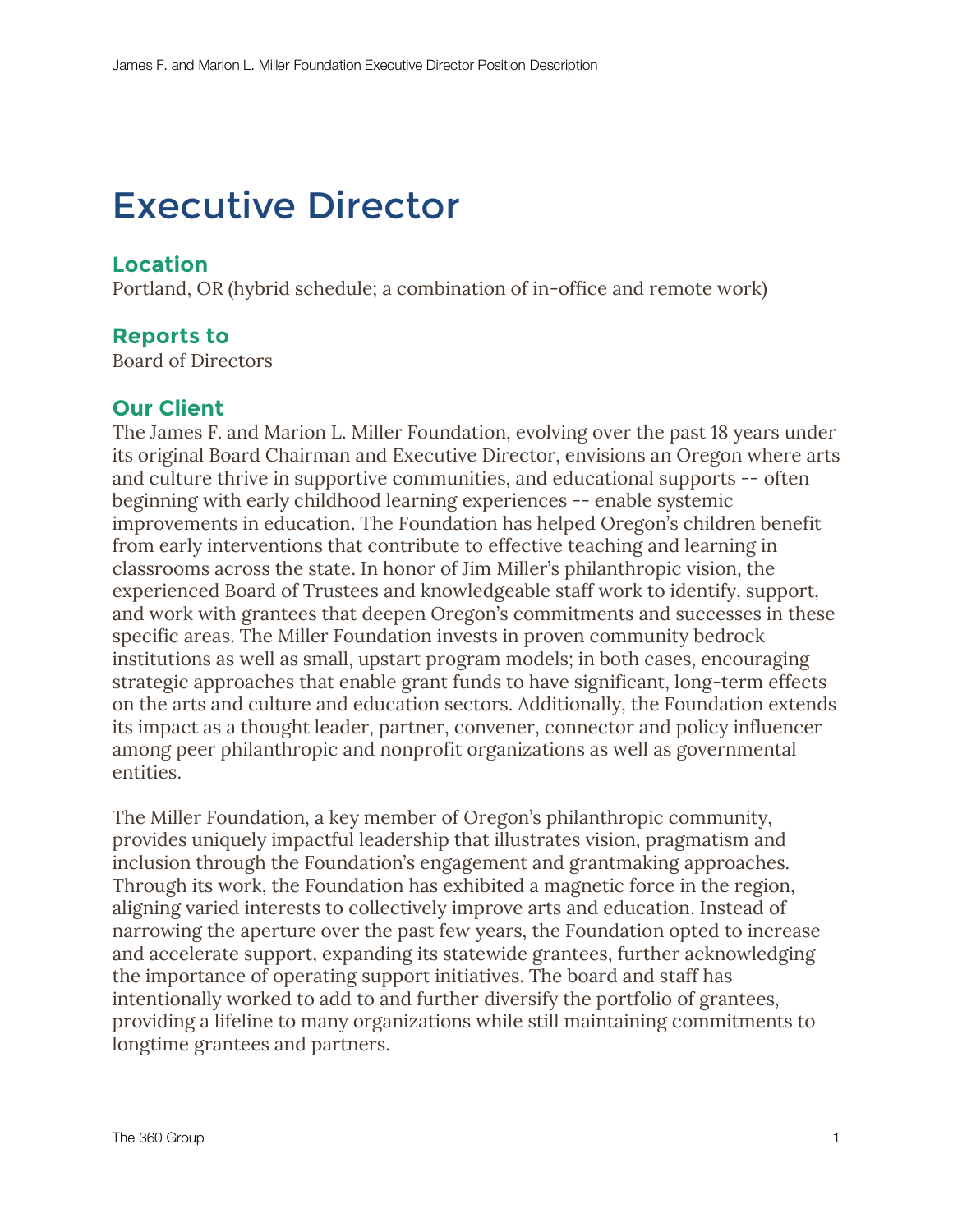Traditionally, the Miller Foundation has granted approximately \$10 to \$15 million annually, with an eye to supporting pillar organizations as well as a vast network of proven and fledgling entities that depend on philanthropic operational support. Over the past two years, the Foundation has distributed 150% to 200% of normal grantmaking dollars. This increase, prompted by wildfire and pandemic relief circumstances, demonstrates strong leadership and the power of a capable, motivated staff willing to scale their work to meet grantee needs. Upon the retirement of the long-term Executive Director, the Foundation expects the collaborative, problem-solving nature of this organization to endure with a leader who embraces its values and propels the work with the board, staff and network of partners. With invested partners, Miller's legacy of valuing and raising up arts, culture and education plays a critical role in improving Oregon's arts landscape and educational foundation.

We invite you to learn more about the James F. and Marion L. Miller Foundation at https://www.millerfound.org/!

# **Position Responsibilities**

The Foundation seeks a new Executive Director to provide thoughtful strategic and practical operational leadership, promoting the fulfillment of the Foundation's mission, while helping the Board of Directors realize their collective vision of maximizing human potential. The preferred candidate will have a compelling mix of experiences, skills, personal characteristics and motivations to collaborate, lead, manage, administer and advance the Foundation's initiatives, grantmaking, evaluation and external engagement in order to achieve the Foundation's purpose.

With a relatively small staff, the new Executive Director will play a variety of roles. The Executive Director will continue to develop and lead an experienced staff; manage the finances strategically and effectively; work closely with an expanded Board; and lead grantmaking, convening and other activities of the Foundation as it continues to lead within the sectors it serves. Initially, it will be important that the new Executive Director develop collaborative and productive relationships with the staff and Board while becoming familiar with the landscape—systems, processes, norms, cadence, grantees and partners. The new Executive Director will continue to integrate the voices of grantees and other community partners into the Foundation's work. The successful candidate will likely have deep experience or familiarity in nonprofits or philanthropy, as such knowledge would serve as a framework for identifying and focusing on ideas and models that have proven their impact.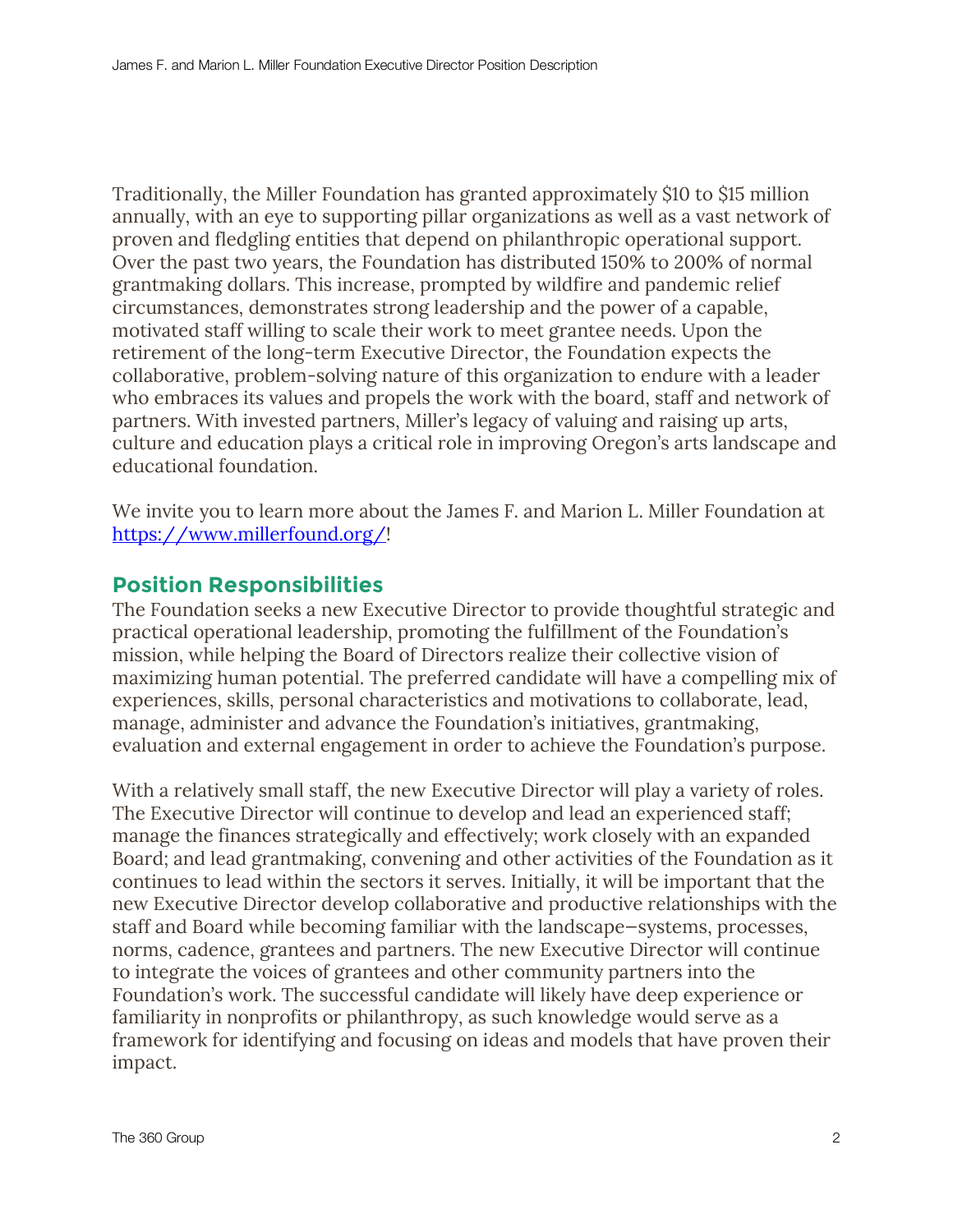Specifically, the Executive Director's responsibilities will include:

*Leadership*

- Providing leadership, information, support and counsel that enhance the governance of the Foundation
- Hiring, developing, mentoring and managing staff to ensure that the Foundation's programs advance the organization's mission and vision and achieve the desired impact set out in its priorities
- Establishing and maintaining positive relationships with an active Board of Directors, grantee partners, and other funders, to effectively leverage and promote the Foundation's statewide reach and impact
- Cultivating new relationships and strengthening existing ones with the Foundation's key stakeholders, including other private funders, public sector leaders, nonprofit and foundation leaders, private sector partners and other opinion leaders; this function will be particularly important to position the Foundation in participating in and leading funding collaboratives
- Leading external communications on behalf of the Foundation in philanthropy through representing the Foundation in private and public venues
- Driving thought leadership perspectives and dissemination strategies to clearly present the work of the Foundation and its grantees to funders, other partners in the work, and the community at large in contemporary ways
- Advising, counseling and directing staff activities; ensuring staff team operates at a high professional level
- Ensuring that the Foundation's staff is a diverse one, representing a range of backgrounds, life experiences, skills and viewpoints; in short, a work environment that values integrity, transparency, equity and inclusion

*Strategic Development and Management*

- Assisting the Board, on an ongoing basis, to refine the Foundation's mission, vision and strategy
- Ensuring that the Foundation creates a flexible framework for giving and other programmatic activities that can nimbly respond to changes in the external environment, as exhibited in response to wildfires and the pandemic
- Further centering equity and DEI practices in the Foundation's operations and grantmaking
- Balancing creative and visionary thinking with operationally measurable and quantifiable implementation of the Foundation's strategy, identifying approaches to extend the Foundation's impact, such as systems and policy change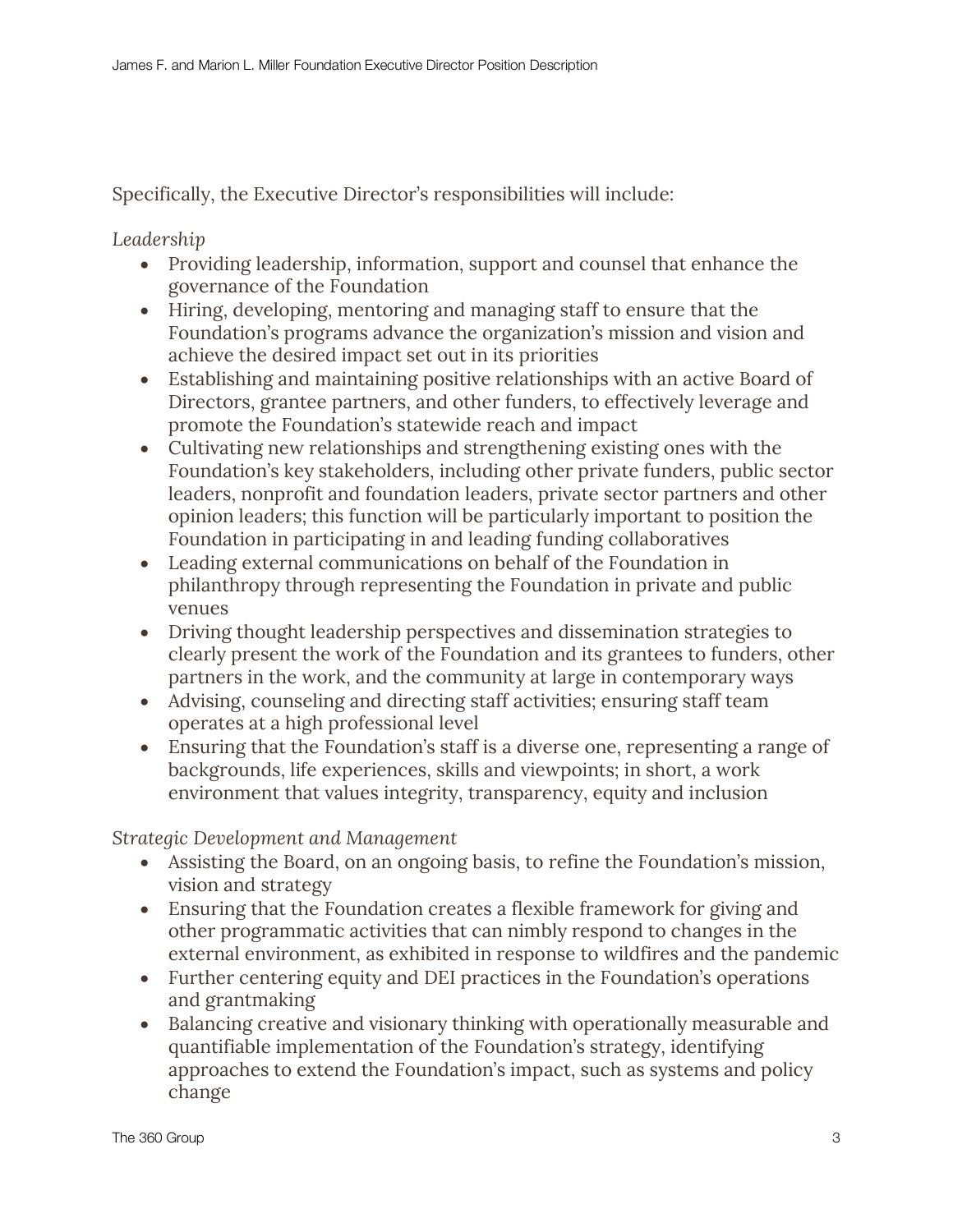• Orienting the Foundation to be a learning organization: increasing and applying new knowledge, measuring its impact, listening to grantees and others who are closest to the issues and communities the Foundation seeks to address, and striving for continuous improvement in strategy and operations

#### *Grantmaking*

- Identifying and assessing needs in the Foundation's fields of interest, and developing appropriate foundation grantmaking priorities; working with the Board and staff to develop and implement the Foundation's grantmaking
- Refining a vision and direction for how the Foundation practices philanthropy, i.e. level of engagement with grantees and the broader field
- Engaging deeply with the program areas and grantees, in order to gain context, advise the Board, partner with staff, and credibly work with partners
- Managing the administration of the Foundation's grant cycles, directing the work of the staff with grantee partners to connect with the Board's priorities
- Sharing best practices with the field, and staying abreast of issues facing the Foundation's fields of interest

*Board Management*

- Engaging Board members in the actual work of the Foundation and, more specifically, its grantees
- Leading the planning and preparation process for Board meetings
- Identifying and planning appropriate trainings to deepen Board knowledge and education as it relates to contemporary issues in the sectors Miller funds
- Facilitating key Board discussions, ensuring follow-up on decisions and action items

*Operational and Financial Management*

- Ensuring that the Foundation sustains the highest level of effectiveness and efficiency through its people as well as through internal controls, budgeting and finance; in addition, ensuring that the annual audit is accurately prepared on an appropriate schedule and there are no significant management findings
- Supporting the mission of the Foundation through the investments and financial activities of the Foundation, in conjunction with the Board and consulting support, as needed
- Ensuring effective grants management, record-keeping and legal compliance, staffing appropriately to fulfill these functions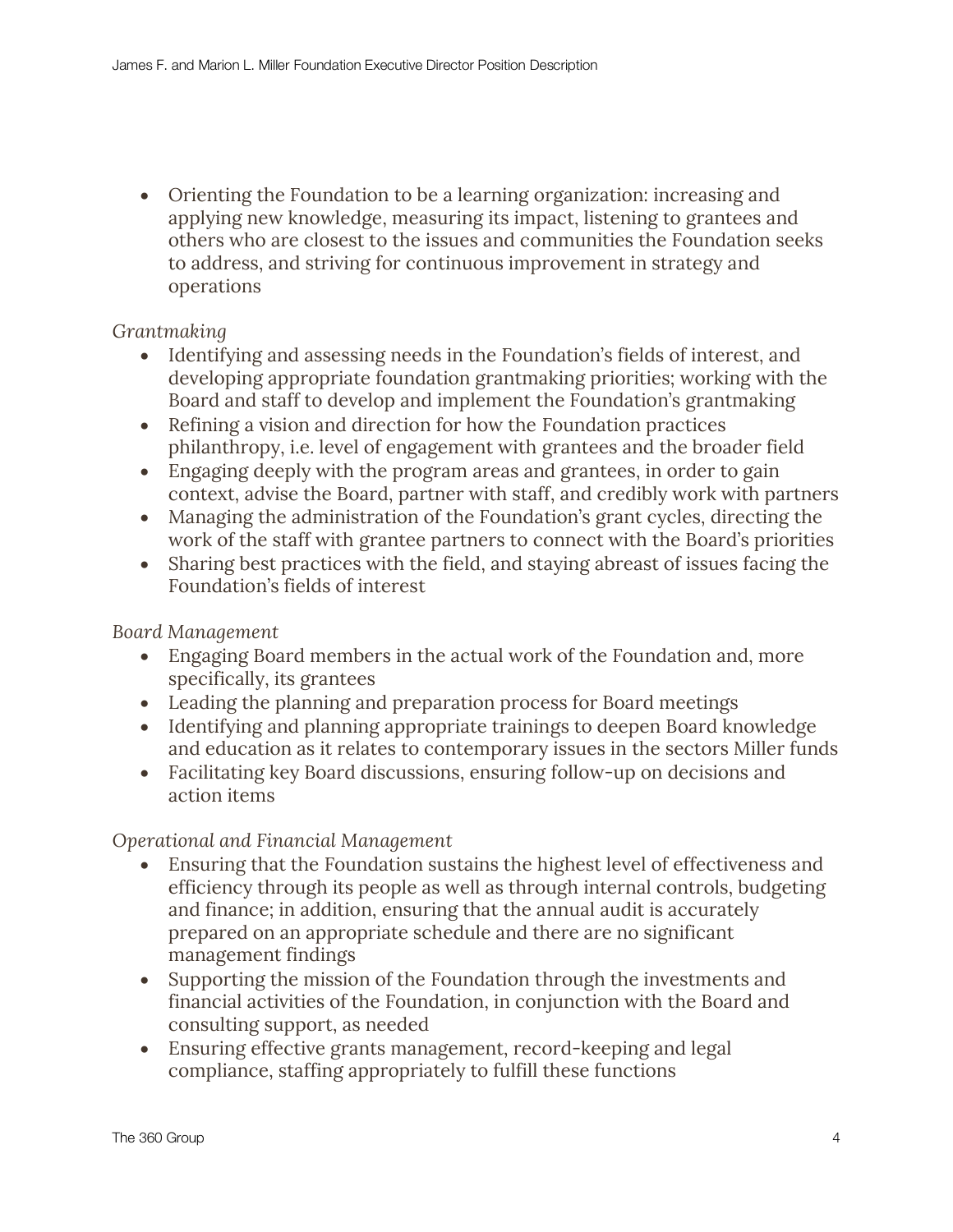# **Profile of the Successful Candidate**

The Miller Foundation seeks a smart, curious lifelong learner who leads with humility and enduring values that meet this moment in time, as well as being able to embrace an unknown future. A background that provides familiarity with nonprofit models, finances, management, and challenges as well as an inquirybased approach that wears well over time will be valuable. The ability to collaborate, build consensus and maintain durable relationships that influence direction and systemic improvement will further enable the Foundation to help the arts and education sectors to thrive. Recognizing and minimizing the inherent power dynamics found between philanthropy and grantees will continue to be important. Organizational management and principled equity, diversity and inclusion skills will deepen the work of the Foundation and its grantees as Oregon seeks to provide greater access and opportunities to all its citizens. The new Executive Director could come from a variety of leadership backgrounds; the successful candidate will have a demonstrable commitment to human potential – as expressed through education, arts and culture or other relevant areas – with experience in nonprofit leadership, or, more broadly, the public, private or philanthropic sectors.

Critically, the Foundation seeks a leader who has a track record of effective and judicious deployment of financial resources, and one that demonstrates strong integrity and a commitment to professional excellence, combined with values that align with those who value educational access and creative pursuit. As this position works closely with an intimate staff and a board appointed by the Chairman, the successful candidate will need to be flexible, approachable, and responsive.

More specifically, the Foundation seeks a seasoned professional who has:

- Leadership experience in or adjacent to the philanthropic arena or the nonprofit, public sectors – in organizations of similar size, scope or influence
- Deep concern for underserved communities and a disposition to help build their leadership capacity and resilience
- Knowledge of the nonprofit infrastructure environment
- Understanding of the role and nuances of philanthropy in closely supporting grantee partners
- Demonstrated success in working with boards and other private and public funders
- Successful experience in grantmaking program development and board relations, especially in a close, collegial environment